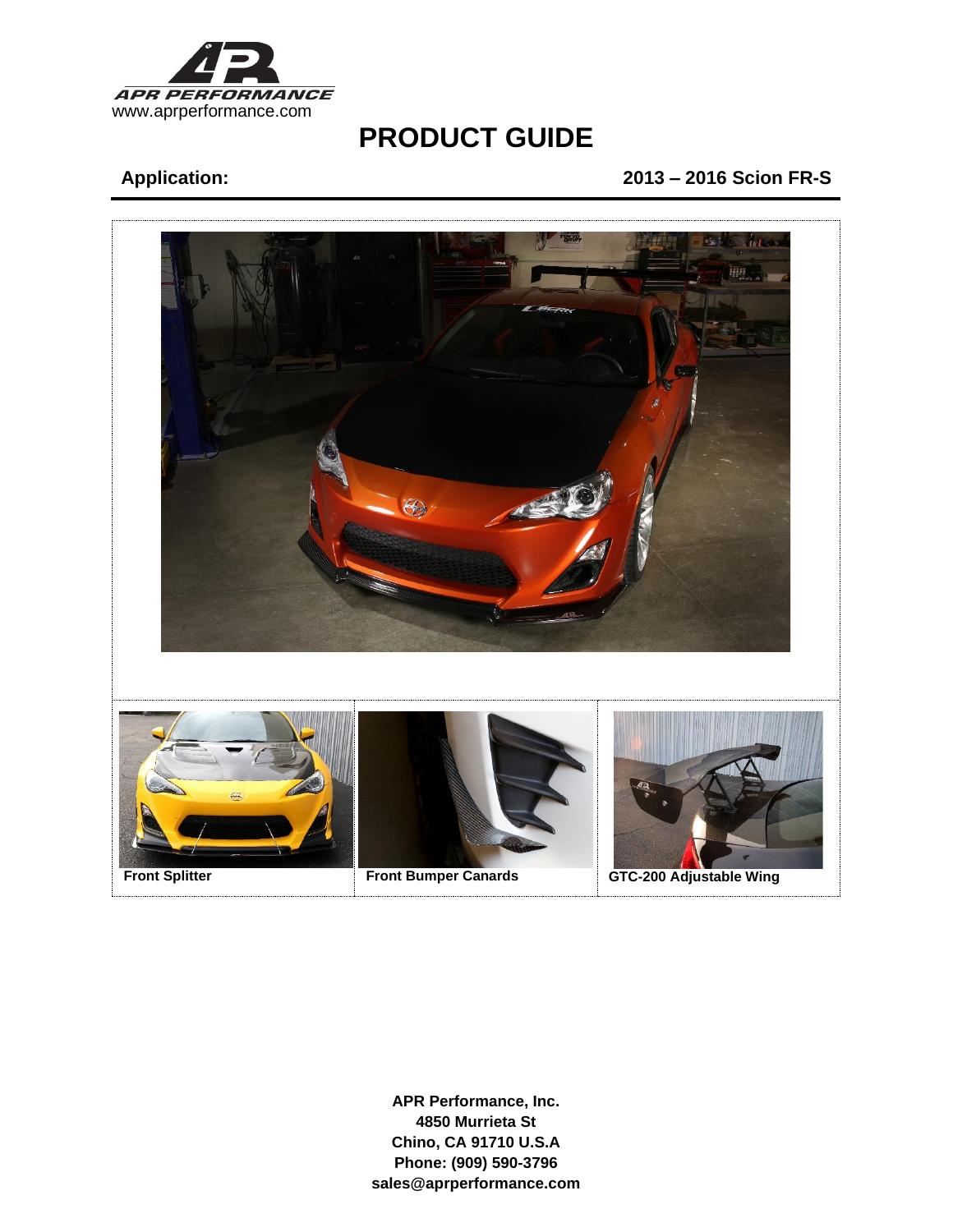

## **Application: 2013 – 2016 Scion FR-S**

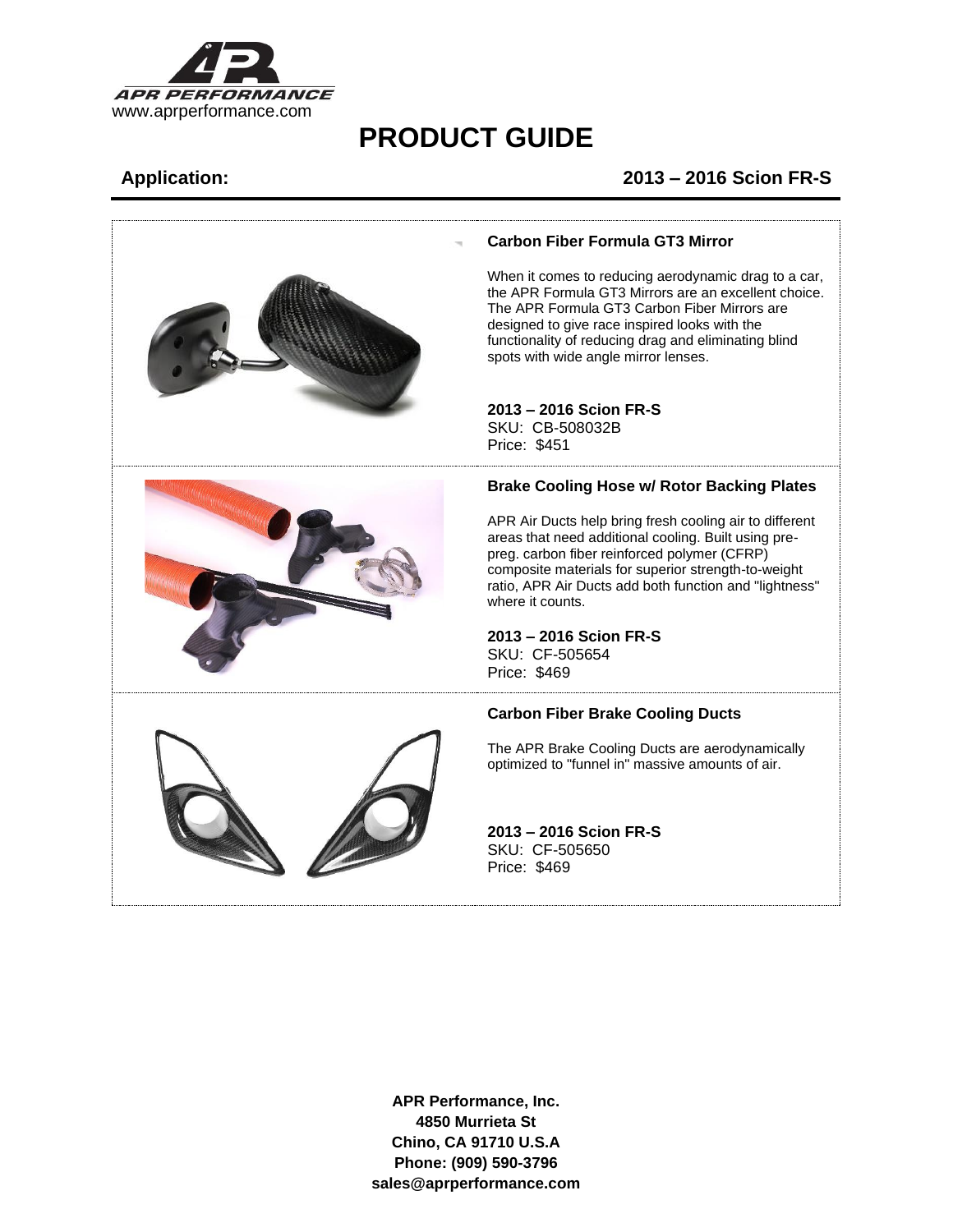

## **Application: 2013 – 2016 Scion FR-S**

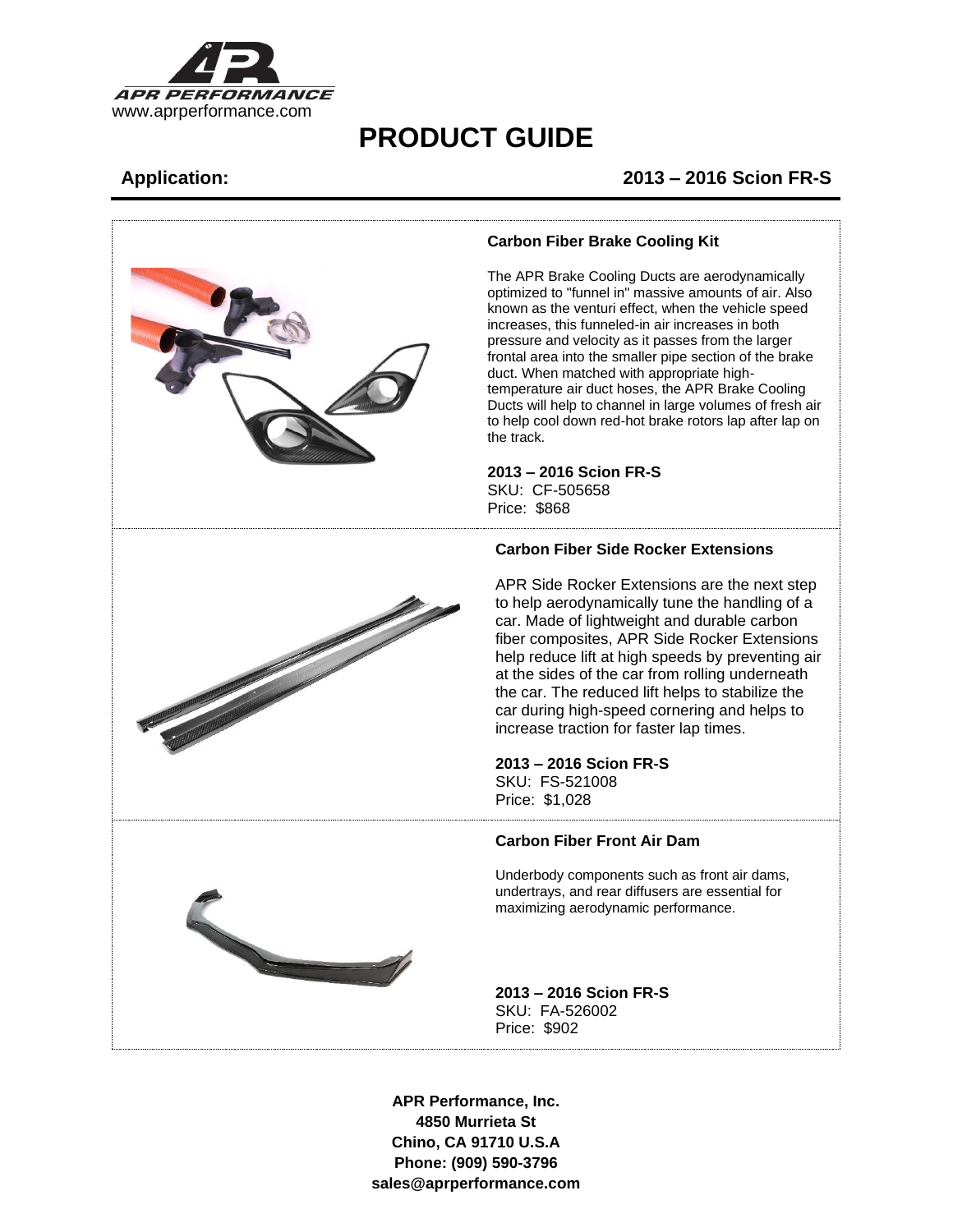

### **Application: 2013 – 2016 Scion FR-S**

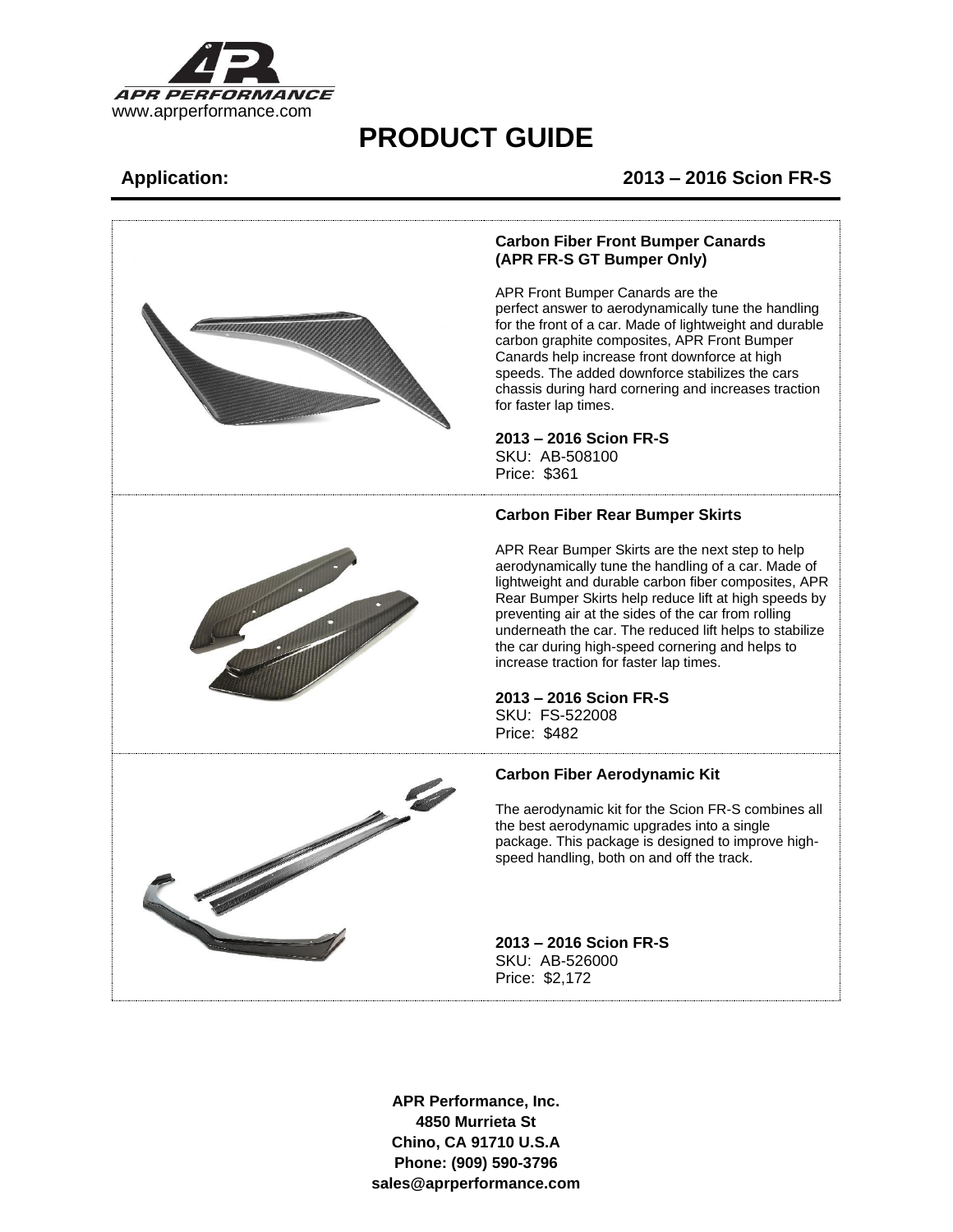

### **Application: 2013 – 2016 Scion FR-S**

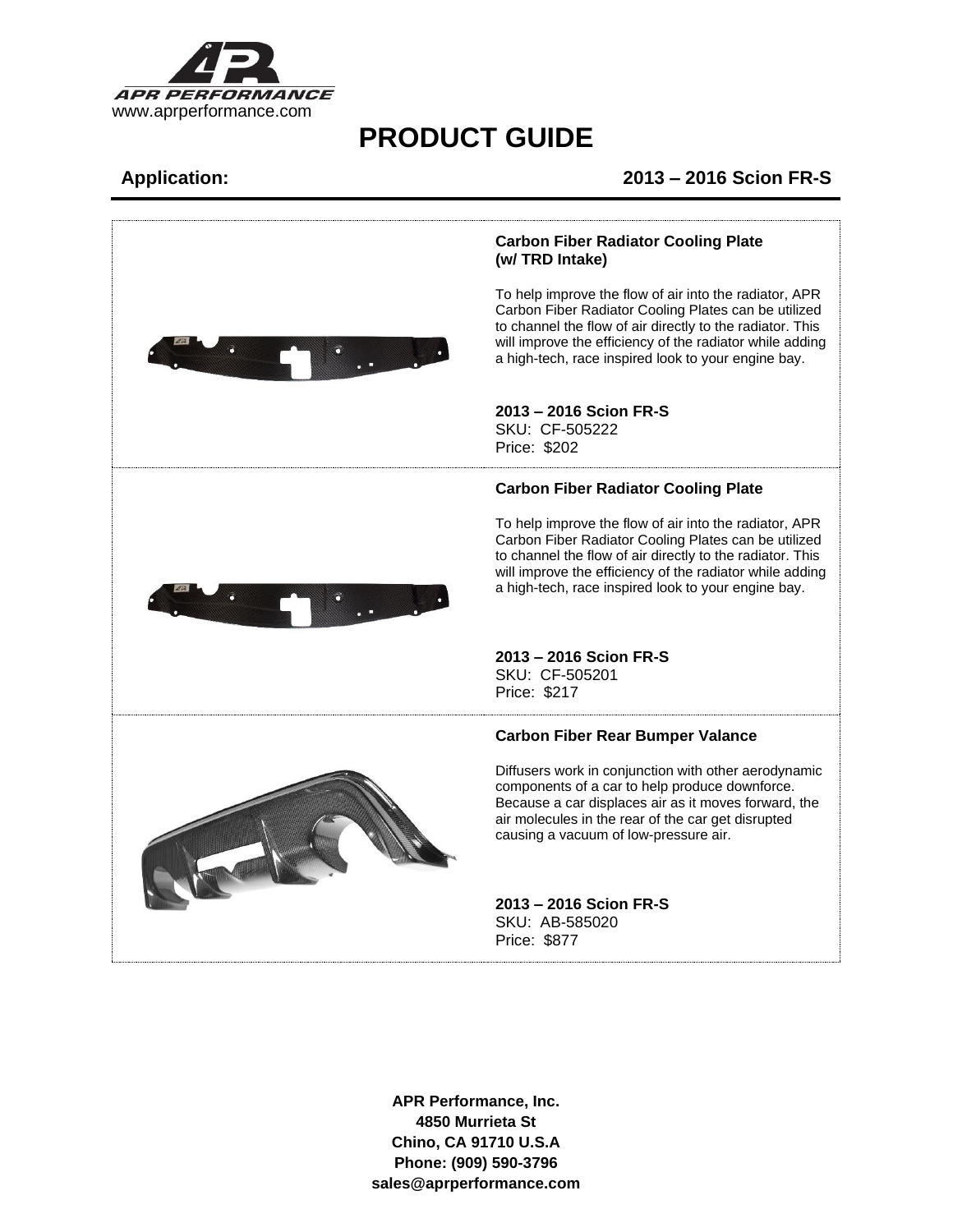

## **Application: 2013 – 2016 Scion FR-S**



### **Carbon Fiber Front Wind Splitter**

To combat the effects of front-end lift, APR Front Wind Splitters are utilized to give extra traction and control in the front of a car. By creating a highpressure area on top of the wind splitter, high pressure air flow is restricted to flow underneath a car. With low pressure below the car, the effect of lift is reduced, and a driver can gain from the extra traction and control.

**2013 – 2016 Scion FR-S** SKU: CW-526012 Price: \$560

### **Carbon Fiber Front Wind Splitter**

The aerodynamic kit for the Scion FR-S combines all the best aerodynamic upgrades into a single package. This package is designed to improve highspeed handling, both on and off the track.

**2015 – 2016 Scion FR-S TRD 1.0 Series** SKU: CW-526011 Price: \$560

### **Carbon Fiber Front Wind Splitter**

The aerodynamic kit for the Scion FR-S combines all the best aerodynamic upgrades into a single package. This package is designed to improve highspeed handling, both on and off the track.

**2013 – 2016 Scion FR-S w/ APR GT Bumper** SKU: CW-526006 Price: \$560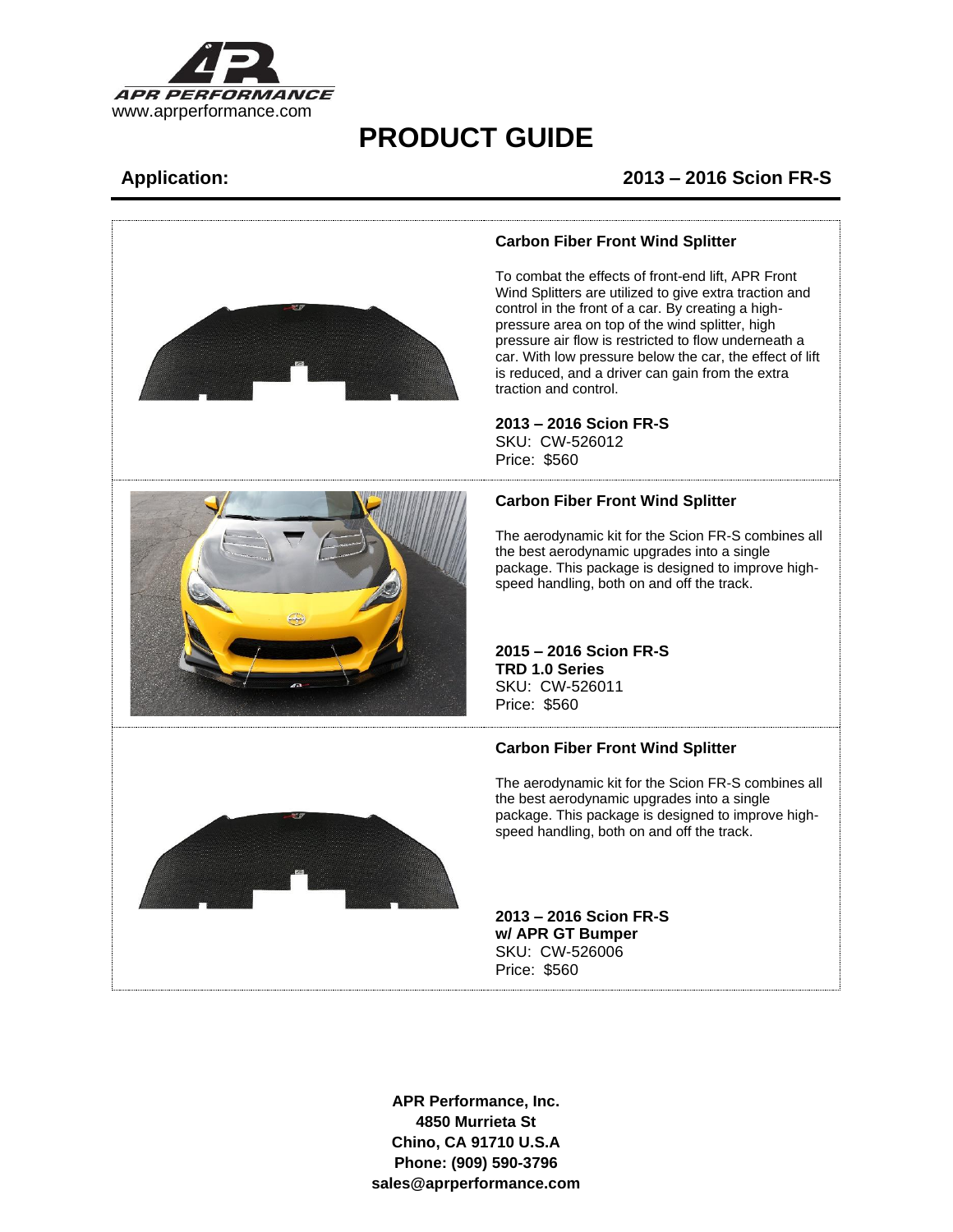

## **Application: 2013 – 2016 Scion FR-S**